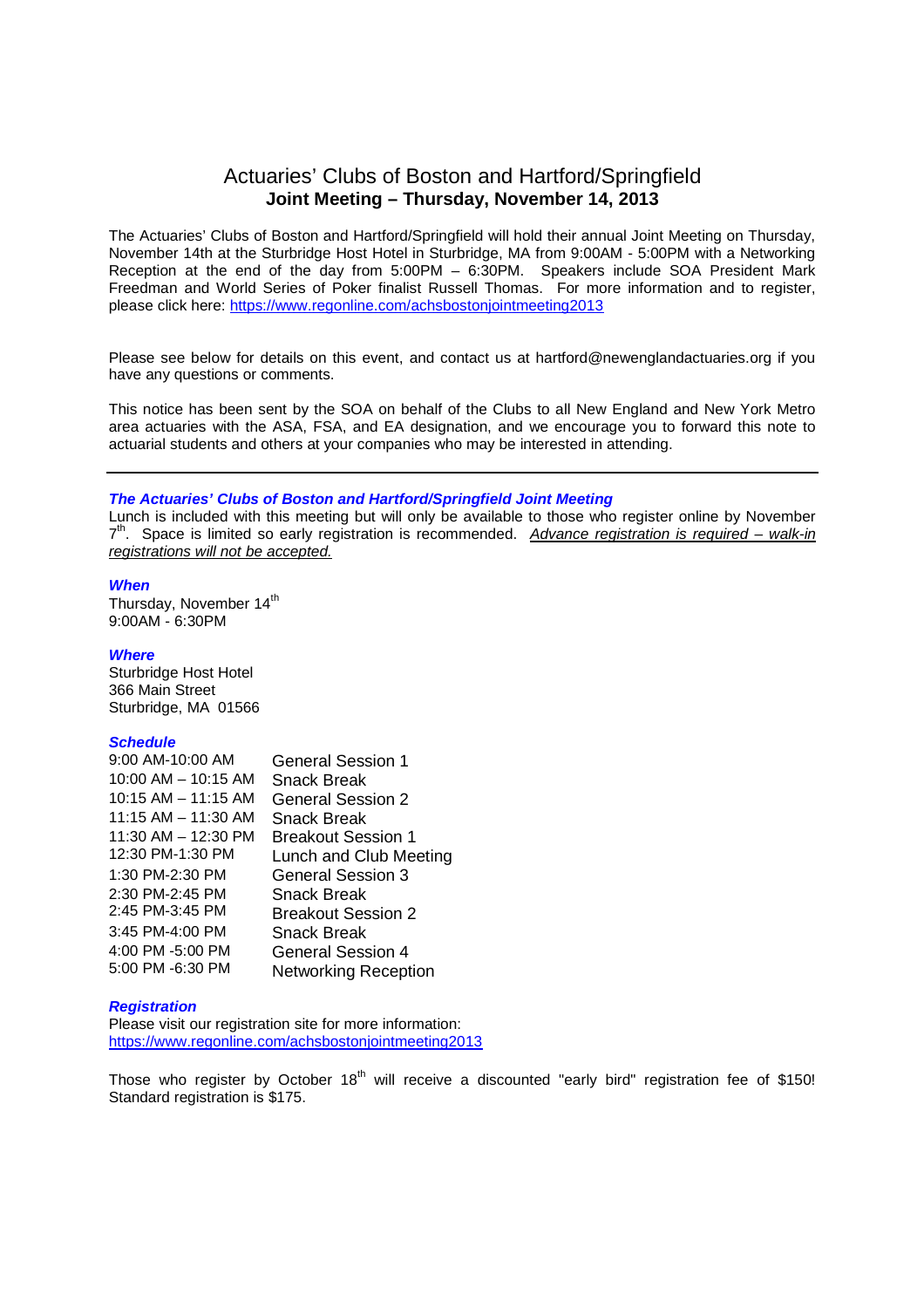#### *Meeting Handouts*

This meeting will be paperless. Handouts will be made available a few days before the meeting on our website http://newenglandactuaries.com/Plugs/home.aspx on the event's page. When available, the handout for a session appears as a hyperlink in the title of the session.

#### *Meeting Agenda with abbreviated Session Descriptions:*

*(For more information on any session please go to the event website:* **https://www.regonline.com/achsbostonjointmeeting2013***)*

### **Mark Freedman, SOA President : A Dialogue with the Society of Actuaries**

Please join SOA President Mark Freedman as he discusses the strategic direction of the Society of Actuaries and challenges facing the actuarial profession. This is a dialogue, so bring your ideas and questions for Mark during the Question-and-Answer portion of the Opening Session.

*Mark J. Freedman is a Principal of Ernst & Young, a global accounting firm with a large actuarial consulting practice. Prior to that, he worked at Philadelphia Life Insurance Company. His most recent experience has been in financial reporting (U.S. and international), regulatory reporting, forecasting of earnings and capital, mergers and acquisitions, and financial modeling. Before that, he developed life and health products and performed pension valuations as an enrolled actuary. Mark holds a Bachelor of Arts in Mathematics from the University of Pennsylvania. He and his wife, Lisa, live in Jenkintown, PA. They have two grown children.*

### **Steve Alpert, Chair, Public Interest Committee, American Academy of Actuaries: Beyond Actuarial Principals: Service, Advocacy and the Public Interest**

What is the actuary's number one obligation? What is the Academy of Actuaries' number one mission? What does it mean to serve the public or to act in the public interest? When should the Academy engage in advocacy work? Join us for an interactive discussion on these tough questions, and a chance to learn about the work of the Academy's Public Interest Committee.

*Steve Alpert is a principal and senior actuary with Mercer's Risk & Compliance team, with more than 30 years of experience with pensions and postretirement benefits. He is currently Chair of the American Academy of Actuaries' Public Interest Committee and a member of its Pension Practice Council. Prior to taking on the public interest role, Steve chaired the Academy's Pension Accounting Committee. Steve is a Fellow of the Society of Actuaries and the Conference of Consulting Actuaries, an Enrolled Actuary, and a Member of the American Academy of Actuaries.*

### **Breakout Session 1**

A: Help! I'm Being Audited: Bob Crompton, Director- KPMG and Matthew Wininger, AVP & Actuary – Mass Mutual

Let's face it – few actuaries enjoy being audited. In this session, experienced auditors share insights on a typical audit process, discuss various approaches taken by auditors, help you avoid unnecessary audit pain, and discuss how to get the most from your next audit.

*Bob Crompton is a Director in the Atlanta office of KPMG. Bob joined KPMG in 2011 and has been involved in model validation, corporate restructuring and internal controls in addition to working on a few audits. Prior to joining KPMG, Bob worked at Actuarial Resources Corporation of Georgia where he consulted with Section 529 prepaid tuition programs, and consulted with insurance companies on M&A,*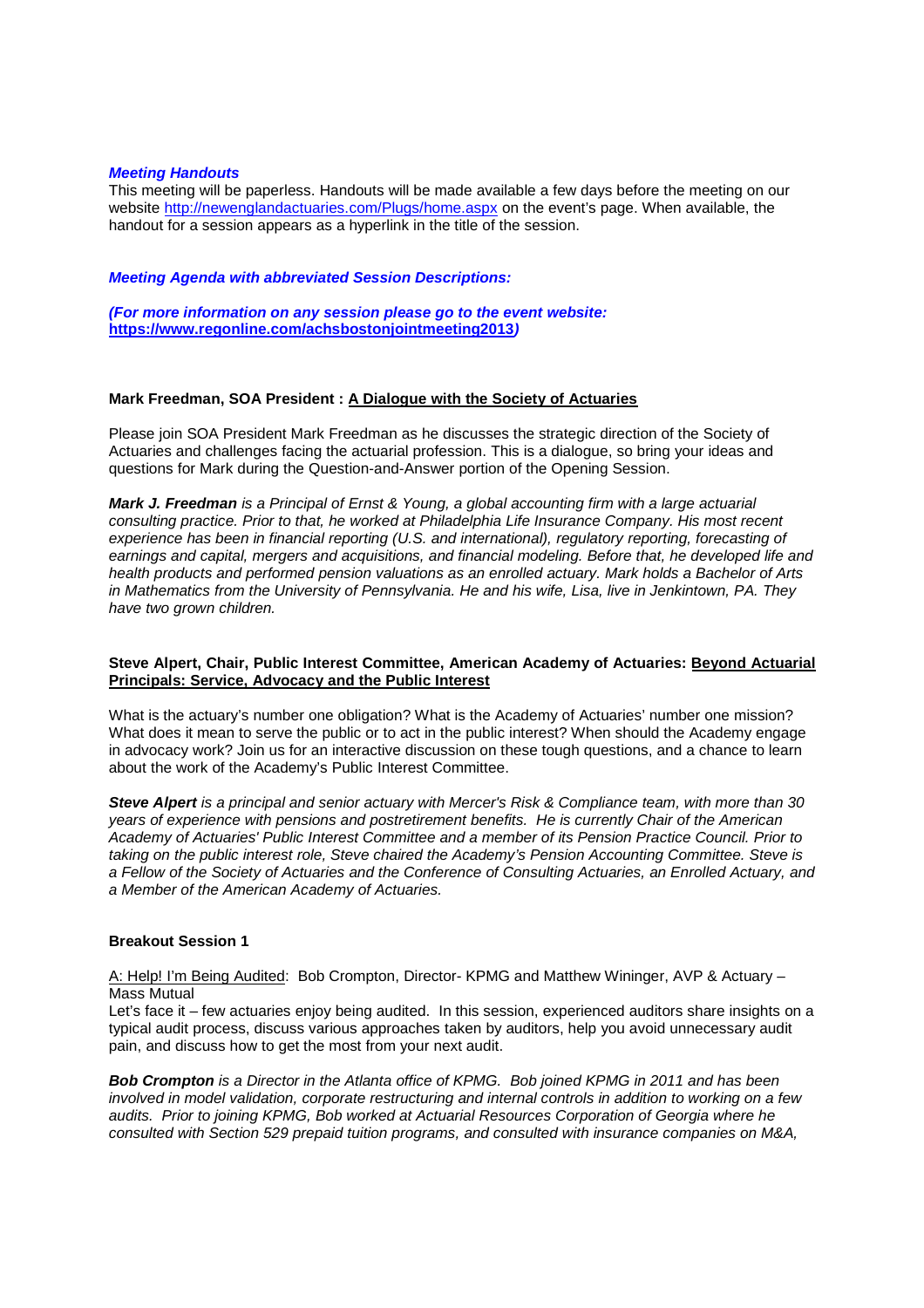*life insurance taxation issues and SOX. Bob is a Fellow of the Society of Actuaries and a Member of the American Academy of Actuaries.*

*Matt Wininger is lead audit actuary at MassMutual, responsible for designing, leading, and delivering risk-based actuarial audits. Prior to joining MassMutual, Matt audited and consulted to insurers and reinsurers, and was a Valuation Actuary and Controller for a global multiline insurer's institutional and fixed annuities. His practice areas include GAAP and statutory accounting, annuity valuation and auditing, reinsurance transactions, asset-liability management, and expense analytics. He is a Fellow of the Society of Actuaries and a Member of the American Academy of Actuaries*.

B: SOA Research: Misperceptions and Management of Retirement Risks: Carol Bogosian, President, CAB Consulting

The Society of Actuaries' Post Retirement Needs and Risk Committee has been directing research for over 15 years about retirement risks and issues arising during the near retirement and post-retirement years. A public opinion survey has been conducted every two years with a focus on perceptions, management strategies, and misunderstandings of the risks a retiree must consider. In addition, a variety of other research projects including focus groups have been convened to delve deeper into retirees' current concerns and attitudes on managing risks in retirement. Carol Bogosian has been a member of the Committee for over 10 years. She will discuss some of the recent research, the most important findings from the 15 years of work and provide insight on how to use the information when working with employees, employers and other professionals providing retirement planning advice. This work should be of interest to actuaries in several areas of practice including pensions, health, long term care, life insurance and investments.

*Carol Bogosian, President of CAB Consulting, is an Associate of the Society of Actuaries and has over 30 years of experience as an actuary providing advice on defined benefit and defined contribution pension plans and retirement planning issues. Before starting her own firm, she was a principal in a major consulting firm as a senior actuary and consultant providing retirement services to individuals and corporate clients. She completed the Financial Planning Certificate program, gaining her perspective of the employee's overall financial needs. Her current interests are in improving financial education and literacy in the U.S.*

*She has published articles for the Plan Sponsor Council of America and WISER. She has spoken publicly at various professional associations on retirement and financial planning topics. She currently serves on the Pension Section Council and the Post Retirement Needs and Risk Committee of the Society of Actuaries and the Chicago Bar Associations' Joint Task Force on Women and Aging. She also serves on the Employee Benefits Advisory Board for The John Marshall Law School.*

C: The Life and Health Insurance Industries: An Investment Analyst's View: Terence Martin, Director – Insurance Research, Conning

This session presents a forecast and analysis of the life insurance and health insurance industries from the viewpoint of an analyst. Actual results for 2008 to 2012 will be presented, including an analysis of capital movements, stock price movement, price to book value, plus Conning's projections through 2015, and a discussion of issues likely to affect those projections. At the end of the session, attendees will better understand the recent financial results for life insurance companies (blue book), managed care companies (orange book) and the health insurance industry as a whole (orange book plus the appropriate portions of the blue book).

*Terry Martin is a Fellow of the Society of Actuaries and a Member of the American Academy of Actuaries. He is a Director at Conning, and leads the life/annuity/health team of Conning Research. His own research focuses on the individual life and annuity markets, international aspects of the insurance market, and the managed Medicare and Medicaid markets. Prior to joining Conning, he was Director of Actuarial Reserving for Oxford Health Plans from 2002 to 2004. From 1994 to 2002, he was a manager at Arthur Andersen where he provided actuarial consulting regarding life insurance, health insurance and*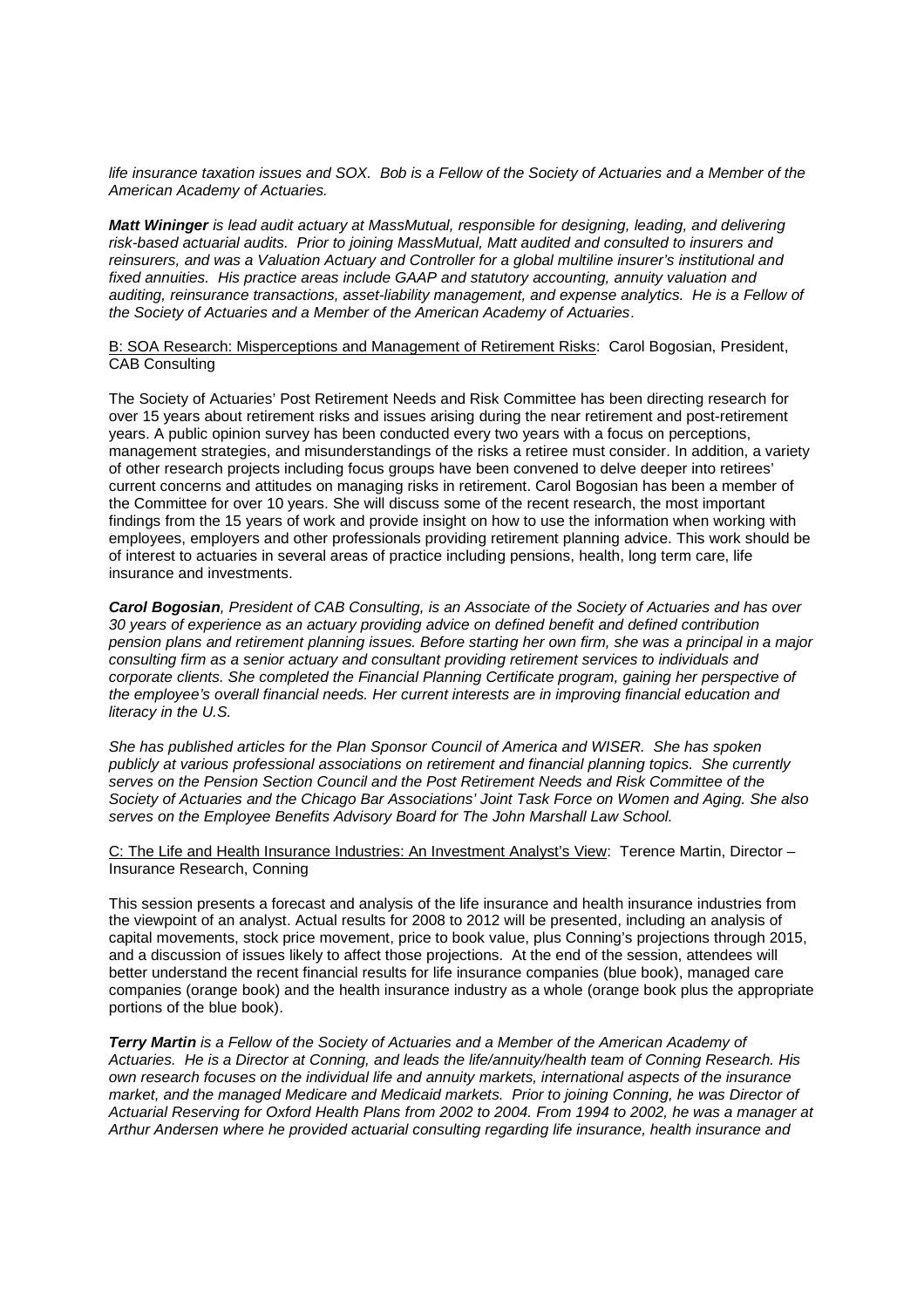*managed care, continuing care retirement communities, GAAP and statutory financial reporting, demutualization, and expert witness testimony. From 1983 to 1994, Terry held various positions at Aetna Inc. He is a graduate of the University of Michigan with B.S. and M.S. degrees in Actuarial Science.*

D: Company and Consulting Actuary Roles in Life Insurance Mergers and Acquisitions: Dominique Lebel, Director and Hartford, Life Sector Market Leader - Towers Watson and Michael LeBeouf, Vice President and Chief Life Actuary - Prudential

Actuaries play a critical role on both sides - buy side and sell side - of life insurance M&A transactions. This session will discuss the M&A lifecycle and current trends from the perspectives of a company actuary and a consulting actuary.

- Strategy formulation
	- o Review of strategic options
	- o Identification of potential targets
- Actuarial appraisals
- Financial and strategic due diligence
- Regulatory filings
- Implementation after the deal closes
	- o PGAAP
	- o Post-merger integration

*Dominique Lebel has 18 years of experience in all aspects of insurance, annuities, disability income and long term care. Areas of expertise include:*

- *Actuarial due diligence and sell side appraisals*
- *Pricing and product development of simplified-issue, guaranteed-issue and fully underwritten term, Return of Premium term, universal life and whole life products for the agent-sold, bank and worksite distribution channels*
- *Dividend management and securitizations in connection with closed blocks of former mutual insurance companies*
- *Actuarial modeling and projections*
- *Financial reporting such as U.S. Statutory, U.S. and Canadian GAAP, traditional and market consistent embedded values and Solvency II*
- *Economic capital*

*In addition, Dom is the appointed actuary for a New York domiciled life insurance company. Prior to joining the firm he worked in the Actuarial Services and Product Development departments at Empire Life. There he gained experience in individual life pricing, product development and implementation and in the development, design and testing of product illustration systems. He is a frequent speaker at industry meetings, has written several articles for trade publications and has been quoted by the media.. In addition to his consulting role, Dom leads the life and annuity practice of Towers Watson's Hartford office. Dom has a Bachelor of Science degree in actuarial mathematics (honors) with distinction from Concordia University. He is a Fellow of the Society of Actuaries and the Canadian Institute of Actuaries and is a Member of the American Academy of Actuaries.*

*Michael LeBeouf is an actuary with over 28 years of insurance industry experience, primarily focused on individual life and annuity product designs and financials. Currently he is vice president and chief life actuary with Prudential Insurance operating out of Connecticut. Mike joined Prudential as part of the transaction whereby Prudential acquired the life insurance business of the Hartford where he was vice president and chief life actuary. Prior to arriving at the Hartford, Michael spent over 14 years as an actuarial consultant advising the insurance industry on life annuity product designs, pricing and financial results. Mike is a graduate of the University of New Hampshire, a fellow of the society of actuaries and a*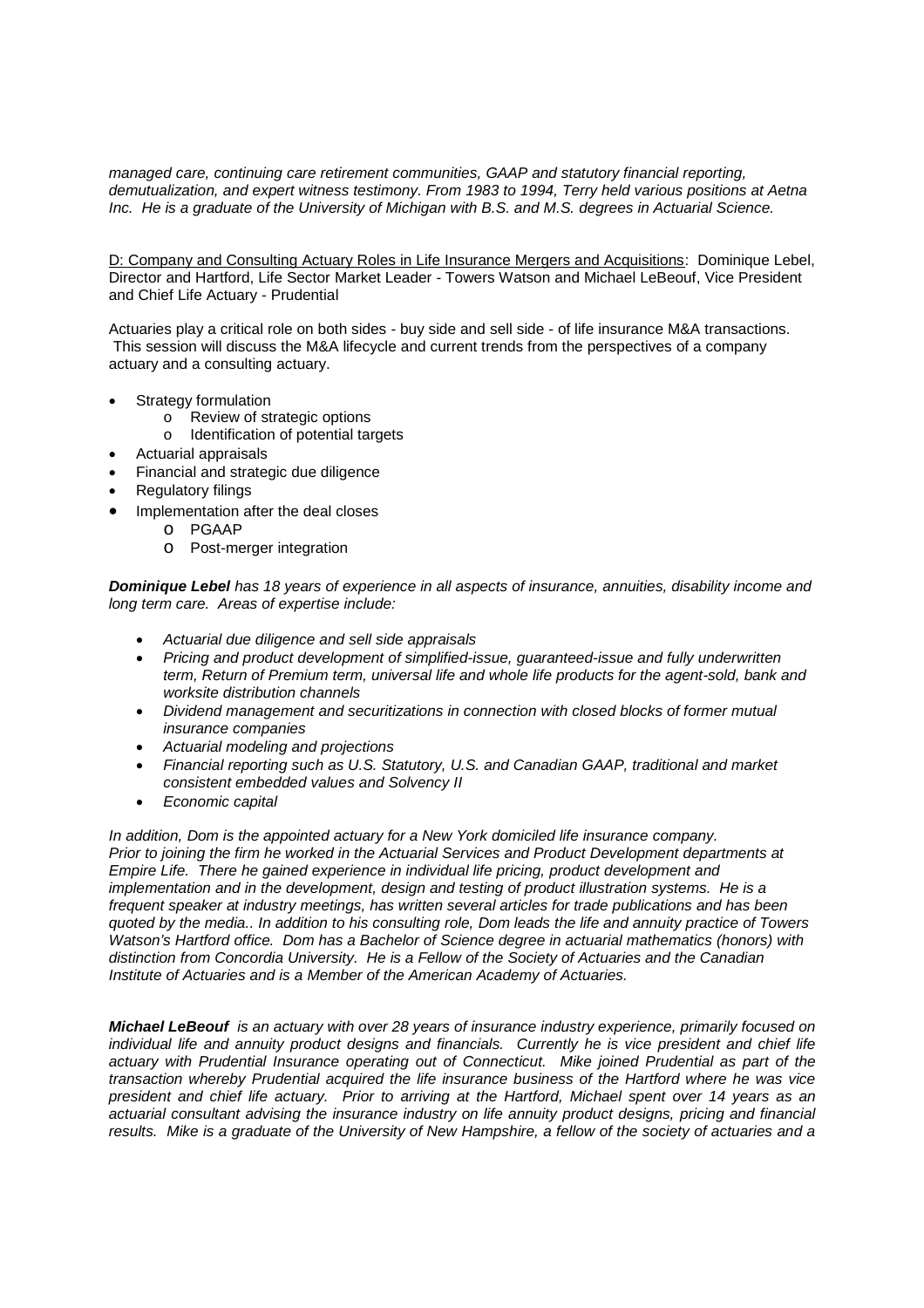*member of the American academy of actuaries, a chartered life underwriter and a chartered financial consultant. Michael has been a frequent industry speaker at Society of Actuaries sponsored meetings, as well as meetings sponsored by various actuarial clubs. He has authored or co-authored several articles for Product Matters, Taxing Times as well as other insurance publications.*

# **Jim Mange, SOA Education Committee: SOA Education Update**

This session describes the SOA's current education pathway. At the end of the session, attendees will better understand how the SOA's current education system compares to the systems through which they became members and will understand why the current system will better prepare aspiring actuaries for the world in which they will practice. Jim will also cover the role that Fellows can play in volunteering for the Education and Exam Committees and the benefits of doing this, based on his own experience.

*Jim Mange is a Fellow of the Society of Actuaries and a Member of the American Academy of Actuaries. He is a long-time volunteer in the SOA's education system, serving as General Chair of the Education Committee during the 2011 – 2012 year. Jim is responsible for the operations of Health Reinsurance Management Partnership (HRMP), a reinsurance manager and third party administrator for insurance companies. HRMP is a member of the Aran Insurance Services Group, which specializes in acquiring and developing insurance underwriting agencies for both property/casualty and group life and accident and health markets.*

## **Breakout Session 2**

A: Mortality Studies Using Prescription Drug Histories: Eric Carlson, Life Actuary, Milliman Intelliscript

This session will focus on the results of Milliman's Relative Mortality Study using prescription drug histories. Eric Carlson will present mortality metrics for a range of variables such as applicant age, drug classification, number of prescription refills, and some individual drugs. Dosage, timing, and drug combinations were also looked at and will be discussed.

*Eric Carlson is a Fellow in the Society of Actuaries (SoA), and Member of the American Academy of Actuaries (AAA). He joined Milliman IntelliScript in October of 2011 to provide additional Life Insurance expertise within the company. His previous experience includes both direct companies and reinsurance companies in a broad range of actuarial and marketing roles. His background encompasses life insurance, annuities, long term care insurance and disability income on fixed, variable, and indexed platforms. Eric has also held leadership roles on different projects and committees with the AAA and SoA and is currently on the executive committee of the SoA Reinsurance Section Council. He has been a frequent speaker at a variety of industry meetings over the years*.

B: Current Topics in Large Group Health Insurance: Thea Cardamone, Independent Consultant and Mike Morfe, Senior Vice President, Aon Hewitt

This session addresses current topics in Large Group Health Insurance such as: Lean Plans (minimum value<60%), Corporate Exchanges, and/or alternatives to Medicare Part D for Large Group employer plans. It will focus on the strategic decision points that Large Group employers need to tackle and the products that carriers are providing to meet those needs.

*Thea Cardamone was Pricing Director & Actuary, Actuarial Services at UnitedHealthcare. In that role, she was responsible for developing pricing tools for new products, focusing on the small group and midsized employer markets. Thea has over 30 years experience in various roles at several companies in addition to UnitedHealthcare, including Aetna, Phoenix, and GE/Genworth, related to pricing group products, government relations, privacy, HIPAA and regulatory compliance. She is a Fellow of the*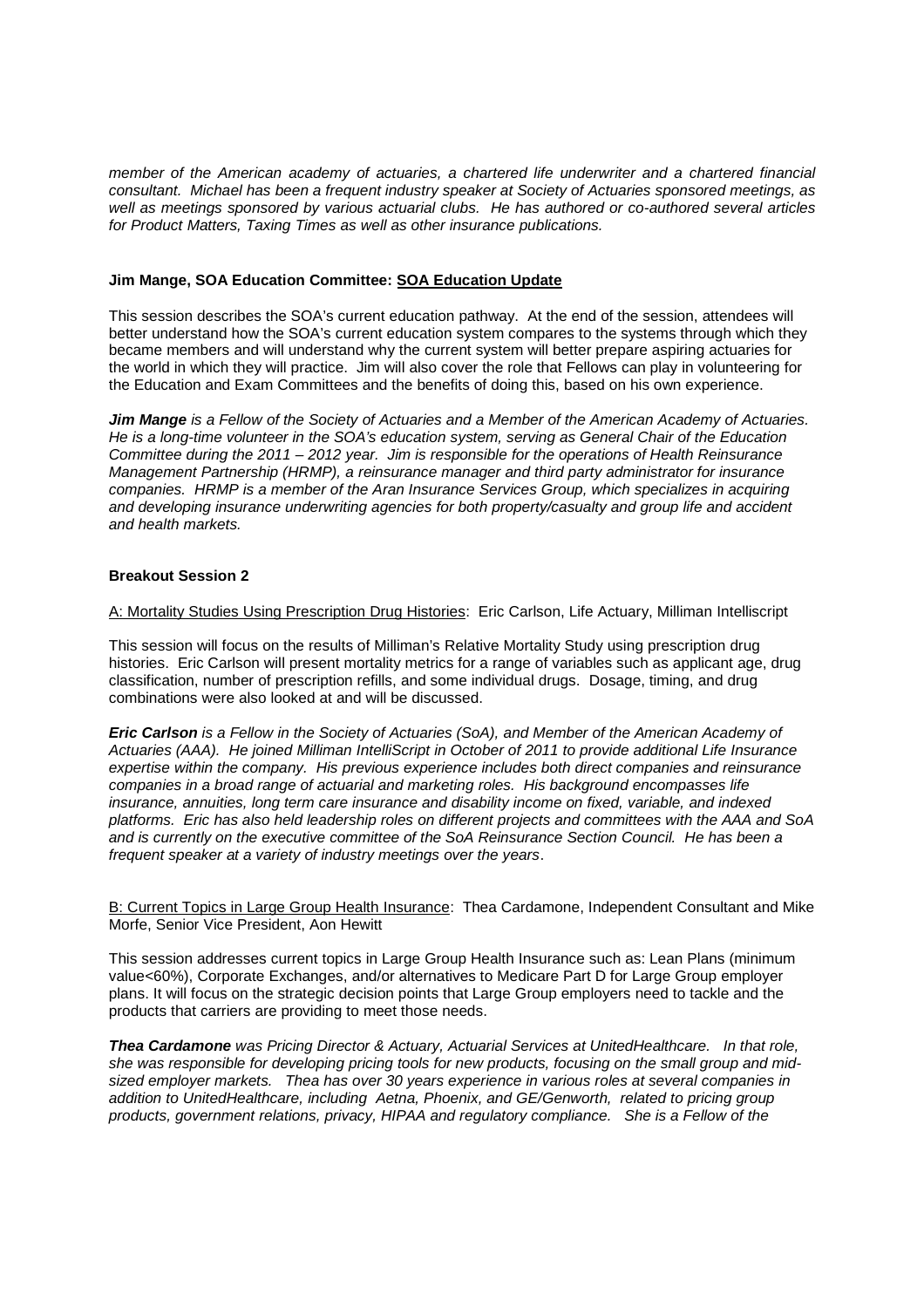### *Society of Actuaries, Member of the American Academy of Actuaries and a former president of the Actuaries' Club of Hartford and Springfield.*

*Michael Morfe is Senior Vice President in Aon Hewitt's Somerset, New Jersey Health & Benefits practice, and is the Actuarial Practice Lead (APL) for the Greater NY and Northeast actuarial regions at Aon Hewitt. Mike has management responsibilities for health actuaries in markets from Boston to Washington, which entails allocating resources, developing talent, growing revenue and driving operational excellence. Mike is one of the firm's national subject matter experts on postretirement health benefit issues, in a leadership role on the firm's national Retiree Health practice. In this role, he shares in national responsibility for developing consulting expertise around emerging retiree-based programs, including the Medicare Part D prescription drug program (and its implementation with groups, Employer Group Waiver Plans) and the Early Retiree Reinsurance Program. Mike is also responsible for the execution model for all claims cost development for OPEB valuations. He has 30 years of consulting experience on various aspects of healthcare consulting.*

#### *Session update – 10/14/2013: Louis Lombardi is unfortunately unable to present at this session due to a scheduling conflict. We are pleased to announce that Kate Li from PricewaterhouseCoopers will be presenting instead.*

C: Policyholder Behavior – SOA Research Report: Kate Li – Actuarial & Insurance Management Solutions, PricewaterhouseCoopers and Marianne Purushotham, Corporate Vice President - LIMRA

One thing members of the insurance industry must be able to do well, is to understand past policyholder behavior and make legitimate assumptions about how current and future policyholders are likely to behave going forward. Insurance professionals have used a number of mathematical, statistical, financial and economic theories to try to understand policyholder behavior and quantify future liabilities and risks.

The SOA engaged an outside party (researchers) to survey current practices of life insurance and annuity companies with respect to:

- Setting dynamic policyholder behavior assumptions
- Surveying and evaluating current practice in light of recent available research on the subject
- · Assessing the methods and application of setting dynamic policyholder behavior assumption

This session will cover the results of that study and lessons learned.

*Kate Li is a member of the Actuarial & Insurance Management Solutions (AIMS) Practice at PricewaterhouseCoopers LLP. At her current role, Kate leads or provides actuarial support for various client engagements, including both consulting and audit services. Prior to joining PwC in 2012, Kate had worked in the insurance industry for seven years, mostly in the ALM and ERM areas. Kate is a graduate from the University of Connecticut. She is a FSA, CERA and MAAA.*

*Marianne Purushotham is Corporate Vice President in LIMRA's Member Benefits Division. She has over 20 years experience in the life insurance industry with strong experience in the areas of product development, valuation, experience analysis, and assumption setting. Her work experience includes positions with several life insurance companies and a large actuarial consulting firm with job responsibilities including management of valuation and financial reporting functions, review of actuarial assumptions, and development of predictive modeling approaches for individual life and health product actuarial assumptions.*

### **Russell Thomas, Professional Poker Player: From Actuarial Science to Poker**

What's the connection between Actuarial Science and Poker? Join us as professional poker player Russell Thomas shares his journey from studying for actuarial exams to competing at the World Series of Poker!